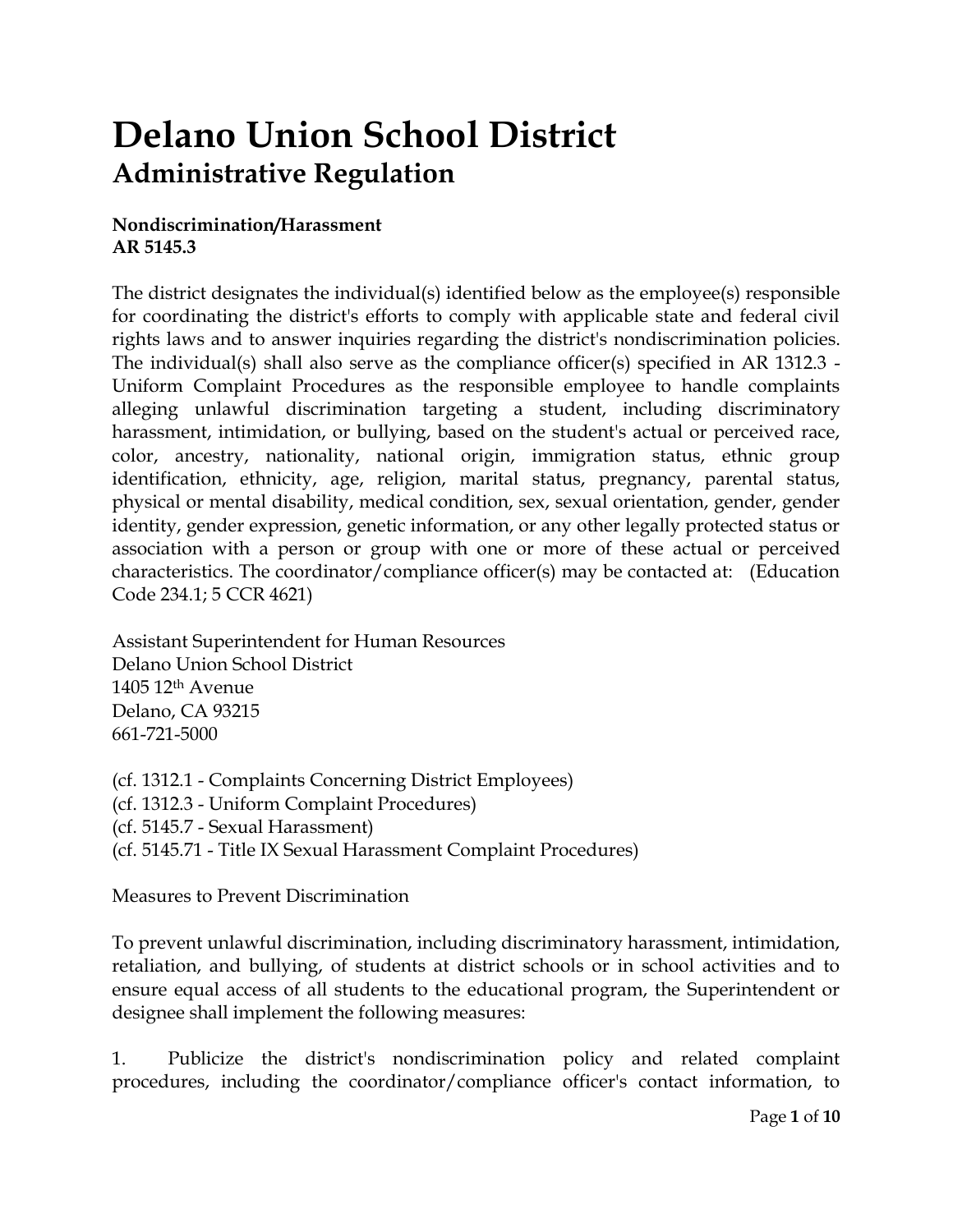students, parents/guardians, employees, volunteers, and the general public by posting them in prominent locations and providing easy access to them through district-supported communications

2. Post the district's policies and procedures prohibiting discrimination, harassment, student sexual harassment, intimidation, bullying, and cyberbullying, including a section on social media bullying that includes all of the references described in Education Code 234.6 as possible forums for social media, in a prominent location on the district's web site in a manner that is easily accessible to parents/guardians and students (Education Code 234.6)

(cf. 0410 - Nondiscrimination in District Programs and Activities) (cf. 1113 - District and School Web Sites) (cf. 1114 - District-Sponsored Social Media) (cf. 5131.2 - Bullying) (cf. 5145.9 - Hate-Motivated Behavior)

3. Post the definition of sex discrimination and harassment as described in Education Code 230, including the rights set forth in Education Code 221.8, in a prominent location on the district's web site in a manner that is easily accessible to parents/guardians and students (Education Code 234.6)

4. Post in a prominent location on the district web site in a manner that is easily accessible to parents/guardians and students information regarding Title IX prohibitions against discrimination based on a student's sex, gender, gender identity, pregnancy, and parental status, including the following: (Education Code 221.6, 221.61, 234.6)

a. The name and contact information of the district's Title IX Coordinator, including the phone number and email address

b. The rights of students and the public and the responsibilities of the district under Title IX, including a list of rights as specified in Education Code 221.8 and web links to information about those rights and responsibilities located on the web sites of the Office for Equal Opportunity and the U.S. Department of Education's Office for Civil Rights (OCR)

c. A description of how to file a complaint of noncompliance under Title IX, which shall include:

(1) An explanation of the statute of limitations within which a complaint must be filed after an alleged incident of discrimination has occurred and how a complaint may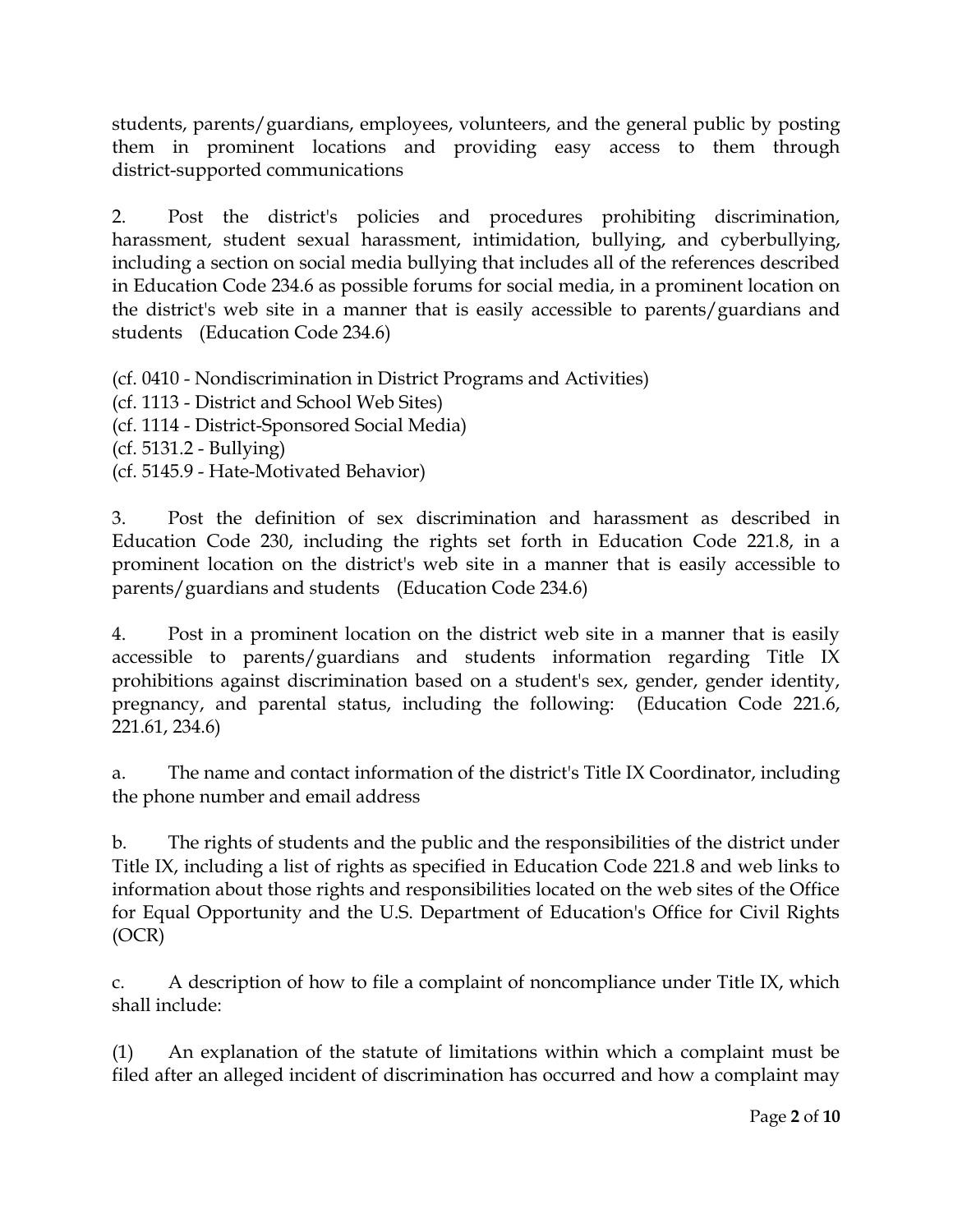be filed beyond the statute of limitations

(2) An explanation of how the complaint will be investigated and how the complainant may further pursue the complaint, including web links to this information on the OCR's web site

(3) A web link to the OCR complaints form and the contact information for the office, including the phone number and email address for the office

d. A link to the Title IX information included on the California Department of Education's (CDE) web site

5. Post a link to statewide CDE-compiled resources, including community-based organizations, that provide support to youth who have been subjected to school-based discrimination, harassment, intimidation, or bullying and to their families. Such resources shall be posted in a prominent location on the district's web site in a manner that is easily accessible to parents/guardians and students. (Education Code 234.5, 234.6)

6. Provide to students a handbook that contains age-appropriate information that clearly describes the district's nondiscrimination policy, procedures for filing a complaint, and resources available to students who feel that they have been the victim of any such behavior.

7. Annually notify all students and parents/guardians of the district's nondiscrimination policy, including its responsibility to provide a safe, nondiscriminatory school environment for all students, including transgender and gender-nonconforming students. The notice shall inform students and parents/guardians that they may request to meet with the compliance officer to determine how best to accommodate or resolve concerns that may arise from the district's implementation of its nondiscrimination policies. The notice shall also inform all students and parents/guardians that, to the extent possible, the district will address any individual student's interests and concerns in private.

(cf. 5145.6 - Parental Notifications)

8. Ensure that students and parents/guardians, including those with limited English proficiency, are notified of how to access the relevant information provided in the district's nondiscrimination policy and related complaint procedures, notices, and forms in a language they can understand.

If 15 percent or more of students enrolled in a particular district school speak a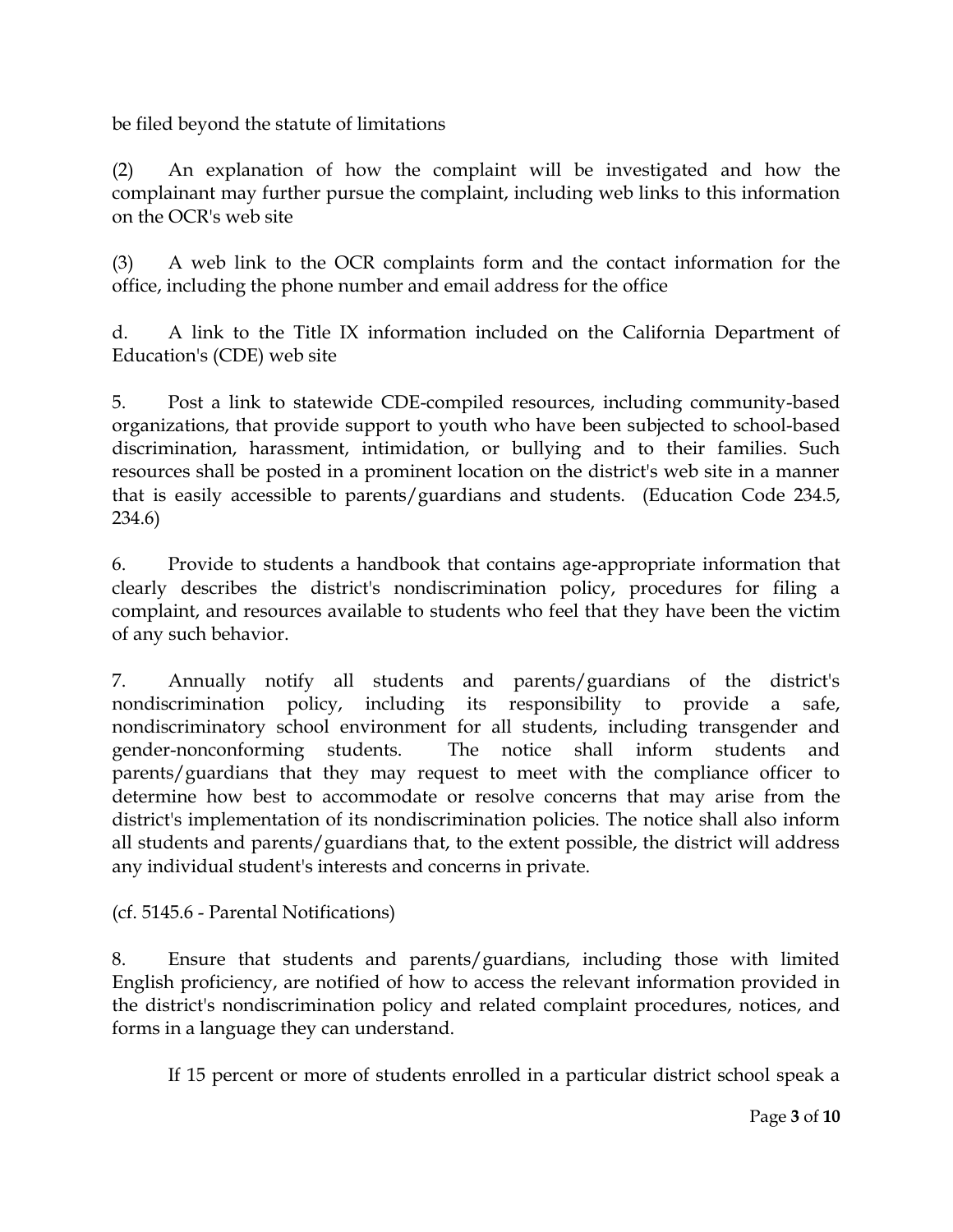single primary language other than English, the district's policy, regulation, forms, and notices concerning nondiscrimination shall be translated into that language in accordance with Education Code 234.1 and 48985. In all other instances, the district shall ensure meaningful access to all relevant information for parents/guardians with limited English proficiency.

9. Provide to students, employees, volunteers, and parents/guardians age-appropriate training and/or information regarding the district's nondiscrimination policy; what constitutes prohibited discrimination, including discriminatory harassment, intimidation, retaliation, or bullying; how and to whom a report of an incident should be made; and how to guard against segregating or stereotyping students when providing instruction, guidance, supervision, or other services to them. Such training and information shall include details of guidelines the district may use to provide a discrimination-free environment for all district students, including transgender and gender-nonconforming students.

(cf. 1240 - Volunteer Assistance) (cf. 4131 - Staff Development) (cf. 4231 - Staff Development) (cf. 4331 - Staff Development)

10. At the beginning of each school year, inform school employees that any employee who witnesses any act of unlawful discrimination, including discriminatory harassment, intimidation, or bullying, against a student is required to intervene if it is safe to do so. (Education Code 234.1)

(cf. 4112.9/4212.9/4312.9 - Employee Notifications)

11. At the beginning of each school year, inform each principal or designee of the district's responsibility to provide appropriate assistance or resources to protect students from threatened or potentially discriminatory behavior and ensure their privacy rights.

Enforcement of District Policy

The Superintendent or designee shall take appropriate actions to reinforce BP 5145.3 - Nondiscrimination/Harassment. As needed, these actions may include any of the following:

1. Removing vulgar or offending graffiti

(cf. 5131.5 - Vandalism and Graffiti)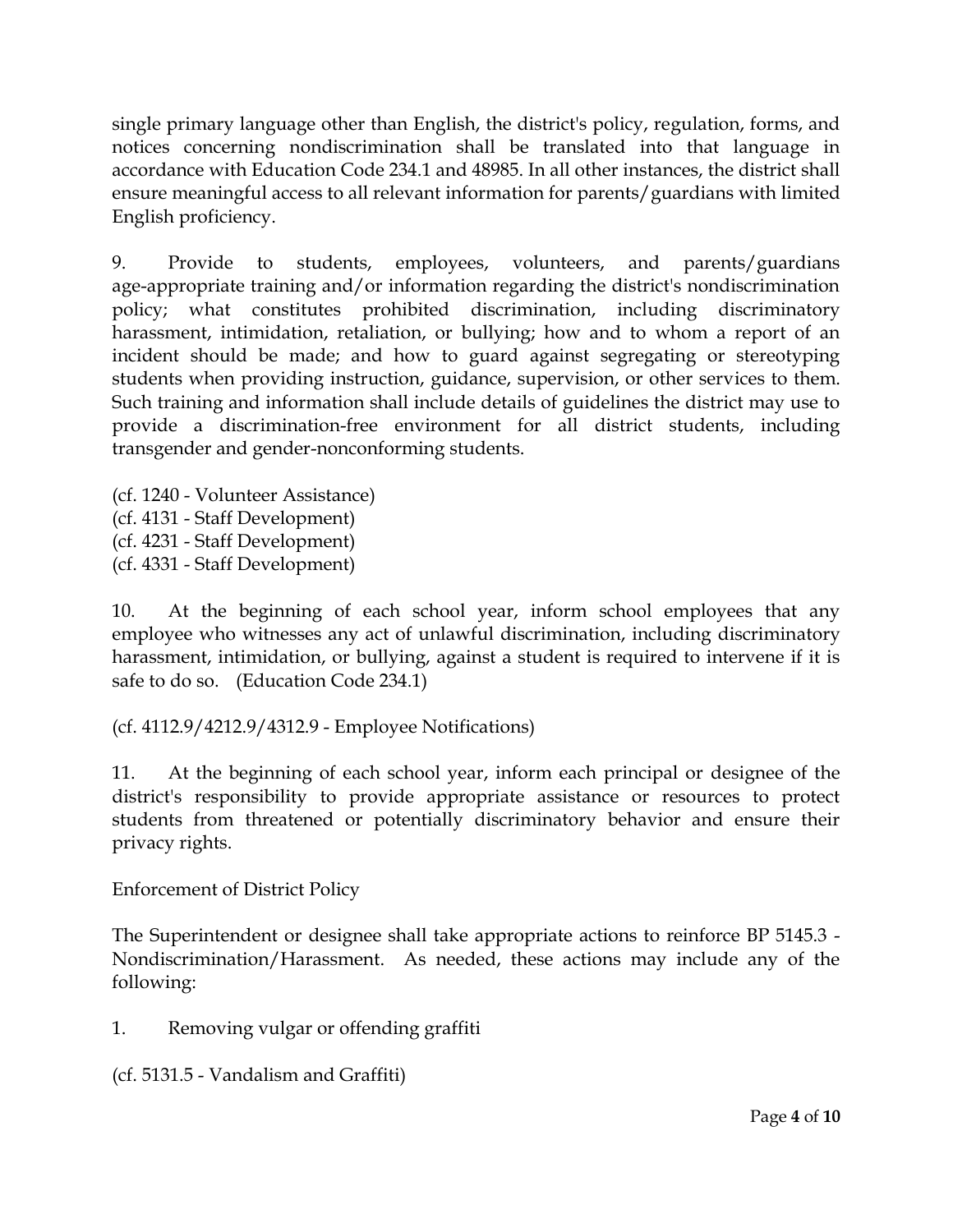2. Providing training to students, staff, and parents/guardians about how to recognize unlawful discrimination, how to report it or file a complaint, and how to respond

3. Disseminating and/or summarizing the district's policy and regulation regarding unlawful discrimination

4. Consistent with laws regarding the confidentiality of student and personnel records, communicating to students, parents/guardians, and the community the school's response plan to unlawful discrimination or harassment

(cf. 4112.6/4212.6/4312.6 - Personnel Files) (cf. 4119.23/4219.23/4319.23 - Unauthorized Release of Confidential/Privileged Information) (cf. 5125 - Student Records)

5. Taking appropriate disciplinary action against students, employees, and anyone determined to have engaged in wrongdoing in violation of district policy, including any student who is found to have filed a complaint of discrimination that the student knew was not true

(cf. 4118 - Dismissal/Suspension/Disciplinary Action)

(cf. 4218 - Dismissal/Suspension/Disciplinary Action)

(cf. 5144 - Discipline)

- (cf. 5144.1 Suspension and Expulsion/Due Process)
- (cf. 5144.2 Suspension and Expulsion/Due Process (Students with Disabilities))
- (cf. 6159.4 Behavioral Interventions for Special Education Students)

Process for Initiating and Responding to Complaints

Students who feel that they have been subjected to unlawful discrimination described above or in district policy are strongly encouraged to immediately contact the compliance officer, principal, or any other staff member. In addition, students who observe any such incident are strongly encouraged to report the incident to the compliance officer or principal, whether or not the alleged victim files a complaint.

Any school employee who observes an incident of unlawful discrimination, including discriminatory harassment, intimidation, retaliation, or bullying, or to whom such an incident is reported shall report the incident to the compliance officer or principal within a school day, whether or not the alleged victim files a complaint.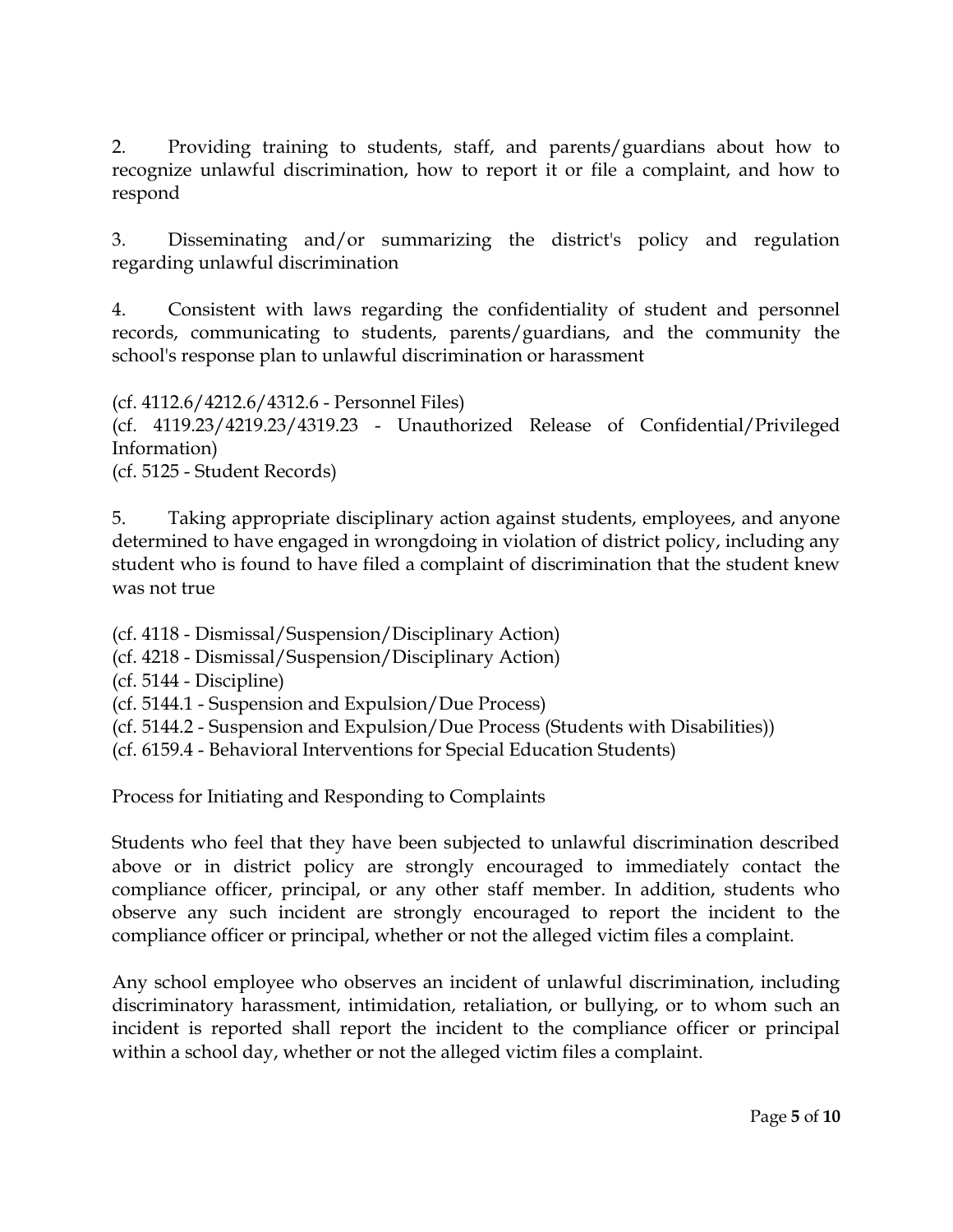Any school employee who witnesses an incident of unlawful discrimination, including discriminatory harassment, intimidation, retaliation, or bullying, shall immediately intervene to stop the incident when it is safe to do so. (Education Code 234.1)

When a report of unlawful discrimination, including discriminatory harassment, intimidation, retaliation, or bullying, is made to or received by the principal or compliance officer, the principal or compliance officer shall notify the student or parent/guardian of the right to file a formal complaint in accordance with AR 1312.3 - Uniform Complaint Procedures or, for complaints of sexual harassment that meet the federal Title IX definition, AR 5145.71 - Title IX Sexual Harassment Complaint Procedures. Once notified verbally or in writing, the compliance officer shall begin the investigation and shall implement immediate measures necessary to stop the discrimination and ensure that all students have access to the educational program and a safe school environment. Any interim measures adopted to address unlawful discrimination shall, to the extent possible, not disadvantage the complainant or a student who is the victim of the alleged unlawful discrimination.

Any report or complaint alleging unlawful discrimination by the principal, compliance officer, or any other person to whom a report would ordinarily be made or complaint filed shall instead be made to or filed with the Superintendent or designee who shall determine how the complaint will be investigated.

(cf. 5141.4 - Child Abuse Prevention and Reporting)

Transgender and Gender-Nonconforming Students

Gender identity of a student means the student's gender-related identity, appearance, or behavior as determined from the student's internal sense, whether or not that gender-related identity, appearance, or behavior is different from that traditionally associated with the student's physiology or assigned sex at birth.

Gender expression means a student's gender-related appearance and behavior, whether stereotypically associated with the student's assigned sex at birth. (Education Code 210.7)

Gender transition refers to the process in which a student changes from living and identifying as the sex assigned to the student at birth to living and identifying as the sex that corresponds to the student's gender identity.

Gender-nonconforming student means a student whose gender expression differs from stereotypical expectations.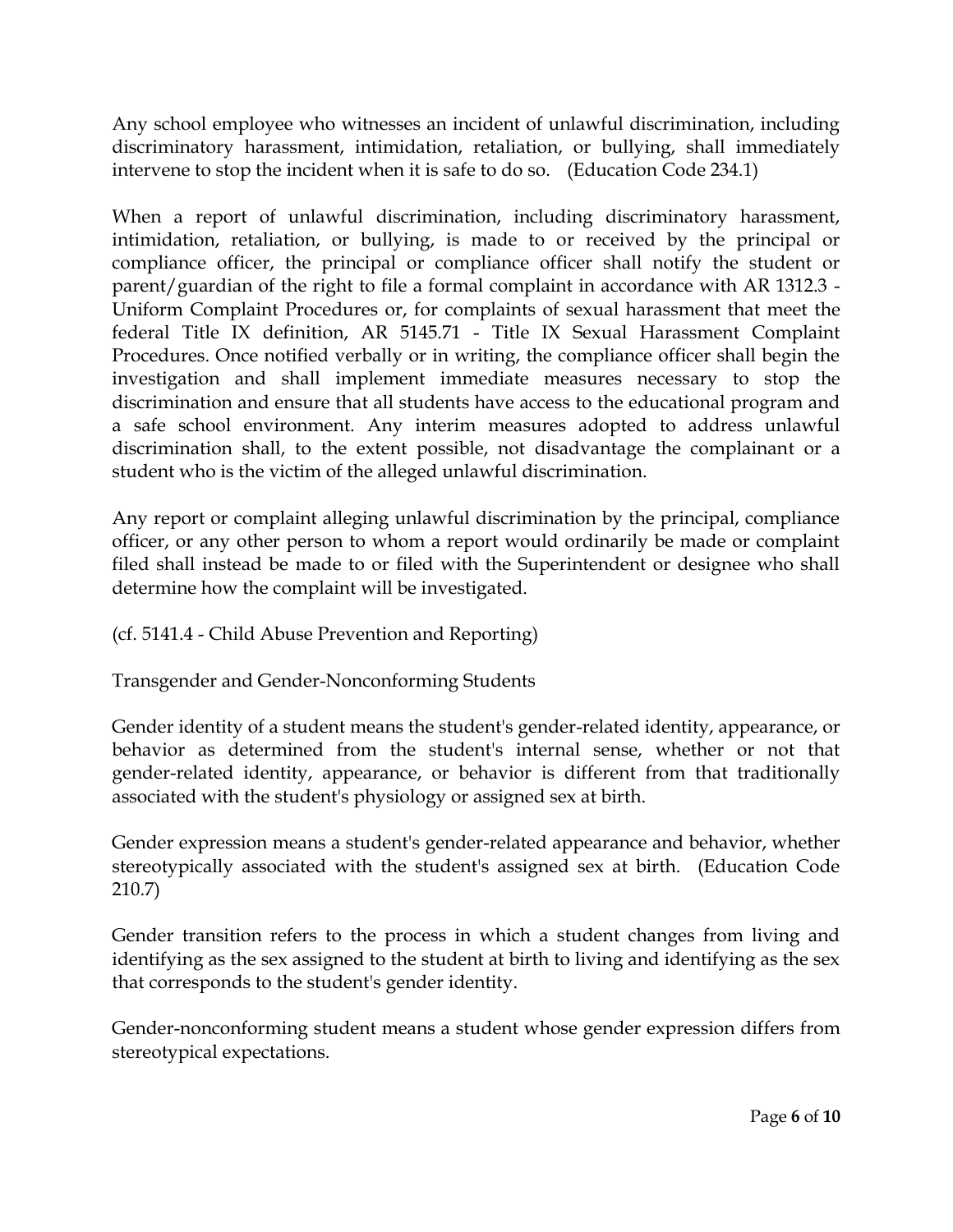Transgender student means a student whose gender identity is different from the gender assigned at birth.

The district prohibits acts of verbal, nonverbal, or physical aggression, intimidation, or hostility that are based on sex, gender identity, or gender expression, or that have the purpose or effect of producing a negative impact on the student's academic performance or of creating an intimidating, hostile, or offensive educational environment, regardless of whether the acts are sexual in nature. Examples of the types of conduct which are prohibited in the district and which may constitute gender-based harassment include, but are not limited to:

1. Refusing to address a student by a name and the pronouns consistent with the student's gender identity

2. Disciplining or disparaging a student or excluding the student from participating in activities, for behavior or appearance that is consistent with the student's gender identity or that does not conform to stereotypical notions of masculinity or femininity, as applicable

3. Blocking a student's entry to the restroom that corresponds to the student's gender identity

4. Taunting a student because the student participates in an athletic activity more typically favored by a student of the other sex

5. Revealing a student's transgender status to individuals who do not have a legitimate need for the information, without the student's consent

6. Using gender-specific slurs

7. Physically assaulting a student motivated by hostility toward the student because of the student's gender, gender identity, or gender expression

The district's uniform complaint procedures (AR 1312.3) or Title IX sexual harassment procedures (AR 5145.71), as applicable, shall be used to report and resolve complaints alleging discrimination against transgender and gender-nonconforming students.

Examples of bases for complaints include, but are not limited to, the above list, as well as improper rejection by the district of a student's asserted gender identity, denial of access to facilities that correspond with a student's gender identity, improper disclosure of a student's transgender status, discriminatory enforcement of a dress code, and other instances of gender-based harassment.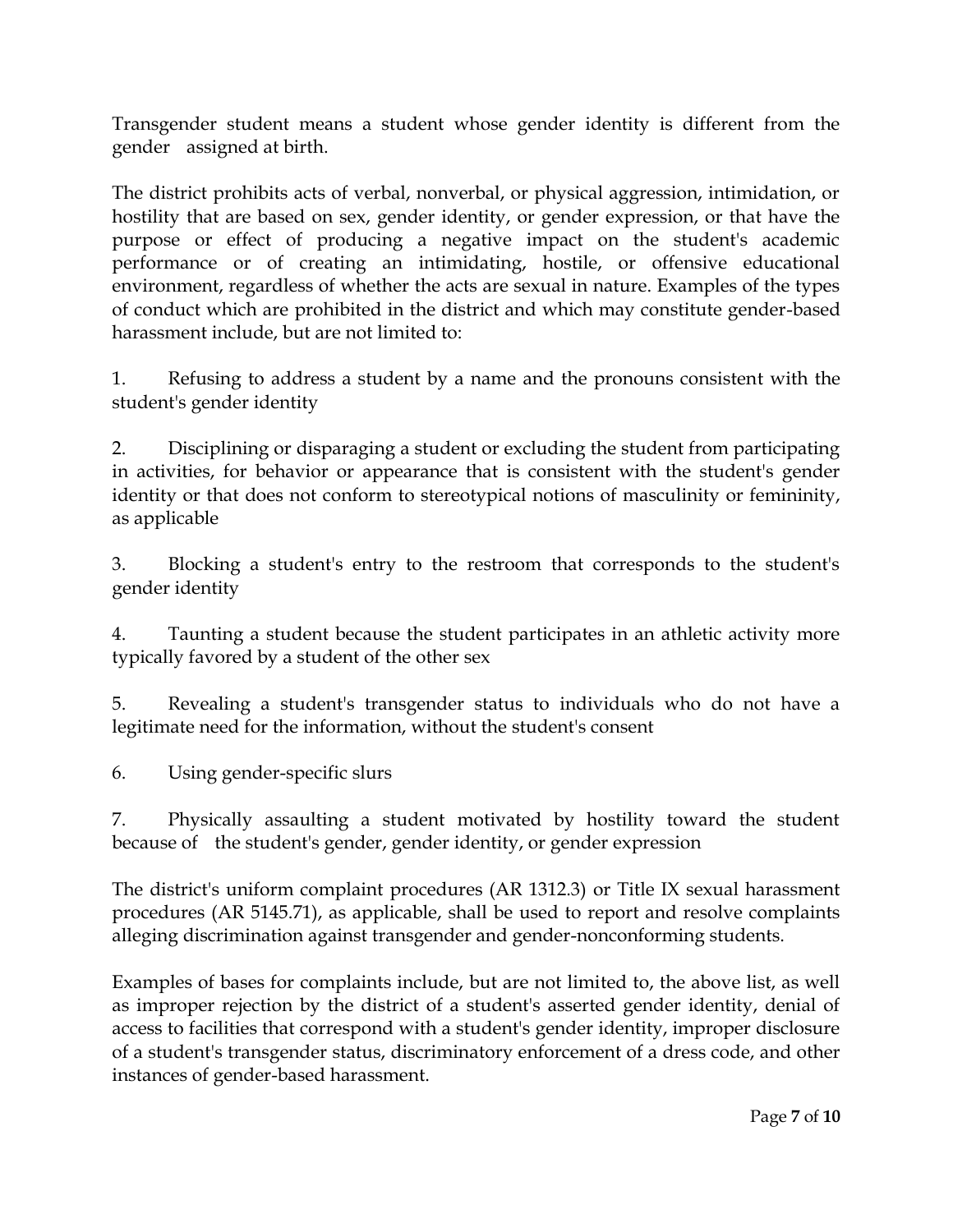To ensure that transgender and gender-nonconforming students are afforded the same rights, benefits, and protections provided to all students by law and Board policy, the district shall address each situation on a case-by-case basis, in accordance with the following guidelines:

1. Right to privacy: A student's transgender or gender-nonconforming status is the student's private information and the district shall only disclose the information to others with the student's prior written consent, except when the disclosure is otherwise required by law or when the district has compelling evidence that disclosure is necessary to preserve the student's physical or mental well-being. In any case, the district shall only allow disclosure of a student's personally identifiable information to employees with a legitimate educational interest as determined by the district pursuant to 34 CFR 99.31. Any district employee to whom a student's transgender or gender-nonconforming status is disclosed shall keep the student's information confidential. When disclosure of a student's gender identity is made to a district employee by a student, the employee shall seek the student's permission to notify the compliance officer. If the student refuses to give permission, the employee shall keep the student's information confidential, unless the employee is required to disclose or report the student's information pursuant to this administrative regulation, and shall inform the student that honoring the student's request may limit the district's ability to meet the student's needs related to the student's status as a transgender or gender-nonconforming student. If the student permits the employee to notify the compliance officer, the employee shall do so within three school days.

As appropriate given the student's need for support, the compliance officer may discuss with the student any need to disclose the student's transgender or gender-nonconformity status or gender identity or gender expression to the student's parents/guardians and/or others, including other students, teacher(s), or other adults on campus. The district shall offer support services, such as counseling, to students who wish to inform their parents/guardians of their status and desire assistance in doing so.

(cf. 1340 - Access to District Records) (cf. 3580 - District Records)

2. Determining a Student's Gender Identity: The compliance officer shall accept the student's assertion of gender identity and begin to treat the student consistent with that gender identity unless district personnel present a credible and supportable basis for believing that the student's assertion is for an improper purpose.

3. Addressing a Student's Transition Needs: The compliance officer shall arrange a meeting with the student and, if appropriate, the student's parents/guardians to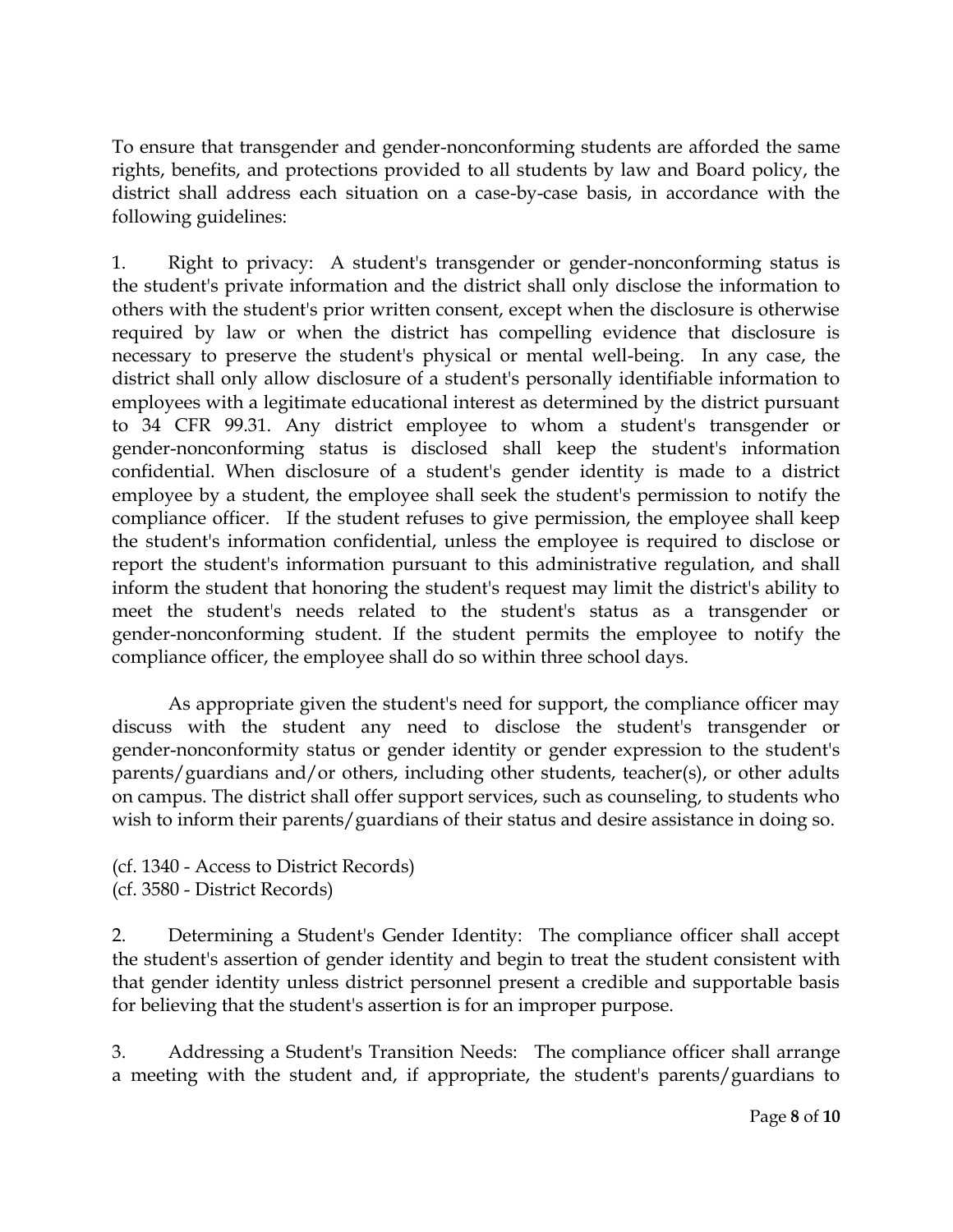identify and develop strategies for ensuring that the student's access to educational programs and activities is maintained. The meeting shall discuss the transgender or gender-nonconforming student's rights and how those rights may affect and be affected by the rights of other students and shall address specific subjects related to the student's access to facilities and to academic or educational support programs, services, or activities, including, but not limited to, sports and other competitive endeavors. In addition, the compliance officer shall identify specific school site employee(s) to whom the student may report any problem related to the student's status as a transgender or gender-nonconforming individual, so that prompt action can be taken to address it. Alternatively, if appropriate and desired by the student, the school may form a support team for the student that will meet periodically to assess whether the arrangements for the student are meeting the student's educational needs and providing equal access to programs and activities, educate appropriate staff about the student's transition, and serve as a resource to the student to better protect the student from gender-based discrimination.

4. Accessibility to Sex-Segregated Facilities, Programs, and Activities: When the district maintains sex-segregated facilities, such as restrooms and locker rooms, or offers sex-segregated programs and activities, such as physical education classes, intermural sports, and interscholastic athletic programs, students shall be permitted to access facilities and participate in programs and activities consistent with their gender identity. To address any student's privacy concerns in using sex-segregated facilities, the district shall offer available options such as a gender-neutral or single-use restroom or changing area, a bathroom stall with a door, an area in the locker room separated by a curtain or screen, or use of the locker room before or after the other students. However, the district shall not require a student to utilize these options because the student is transgender or gender-nonconforming. In addition, a student shall be permitted to participate in accordance with the student's gender identity in other circumstances where students are separated by gender, such as for class discussions, yearbook pictures, and field trips. A student's right to participate in a sex-segregated activity in accordance with the student's gender identity shall not render invalid or inapplicable any other eligibility rule established for participation in the activity.

(cf. 6145 - Extracurricular and Cocurricular Activities)

(cf. 6145.2 - Athletic Competition)

(cf. 6153 - School-Sponsored Trips)

(cf. 7110 - Facilities Master Plan)

5. Student Records: A student's legal name or gender as entered on the mandatory student record required pursuant to 5 CCR 432 shall only be changed with proper documentation. When a student presents government-issued documentation of a name and/or gender change or submits a request for a name and/or gender change through